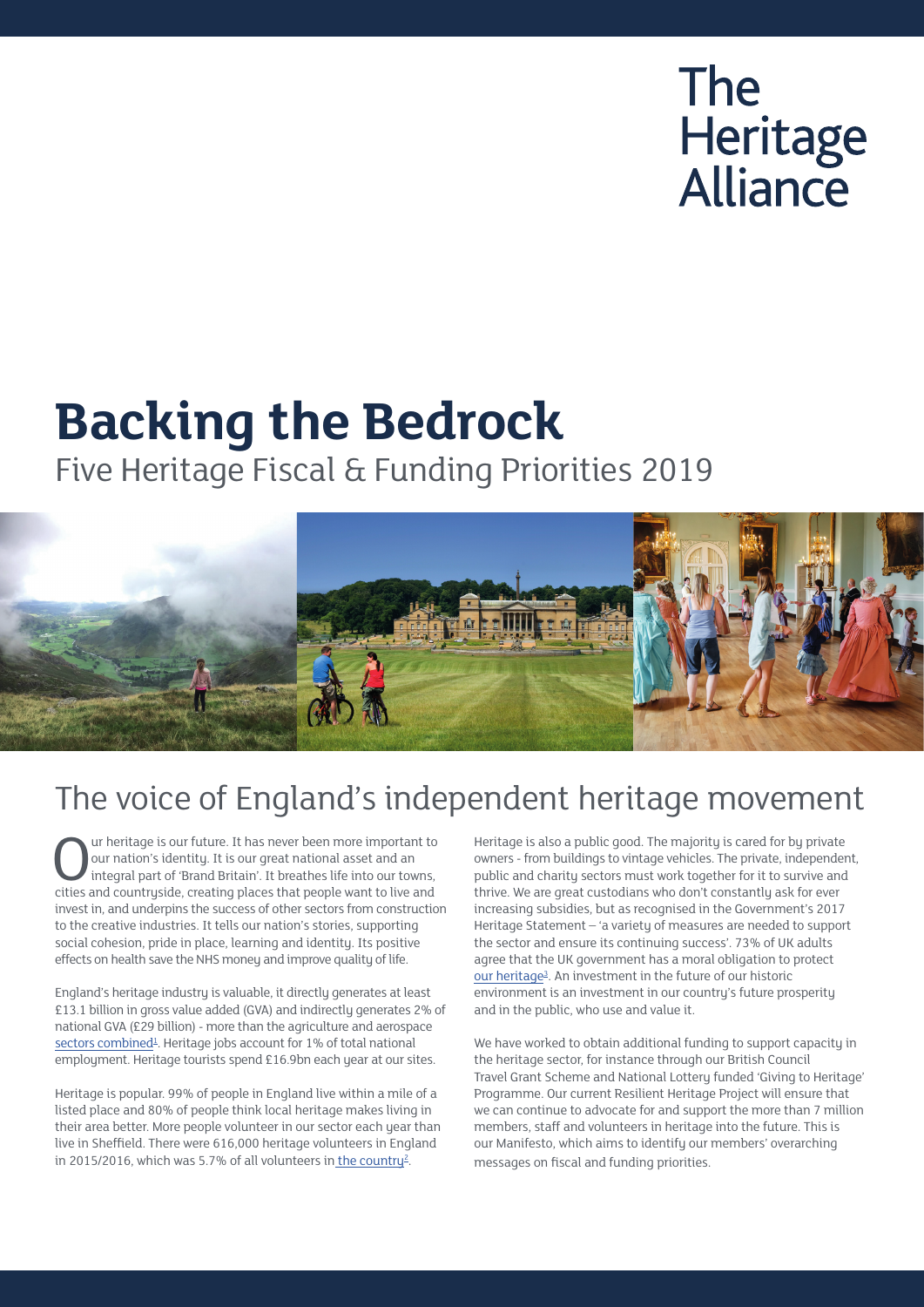#### **Five funding and fiscal measures will give our world-leading heritage sector a positive future:**

#### **Don't lose it:**

- **1. Champion our world-leading heritage sector on the world stage maximising Brexit's opportunities, and minimising its challenges for heritage.** 
	- **• The UK Shared Prosperity fund should ensure that all projects benefit heritage wherever possible;**
	- **• Buy into Horizon 2020 Creative Europe, Erasmus and other schemes;**
	- **• Avoid imposing tariffs on restoration materials after Brexit; and**
	- **• Ensure the new Environmental Land Management System provides sufficient long-term funding to deliver public goods with the historic and natural environments on an equal footing.**

#### **2. Ensure continued National Lottery funding for the heritage sector and adequate funding for Historic England.**

- **• Protect the National Lottery Heritage Fund's 20% share of National Lottery funding and continue to maximise the return to The Good Causes;**
- **• Ensure Historic England is adequately funded to deliver effectively to its core functions, including financially supporting the independent heritage sector; and**
- **• DCMS to support, fund and encourage other heritage organisations, including other relevant arms-length bodies, in order to develop and strengthen the capacity of the heritage sector as a whole.**

#### **Use it:**

#### **3. Promote heritage assets as part of creating vibrant places and more homes.**

- **• Building on the welcome announcement of £62 million to support regeneration on high streets, work with the sector to develop more programmes that help heritage address important public priorities (including housing delivery), and facilitate positive relationships between the heritage sector and developers, in order to ensure adequate maintenance and creative use of heritage assets in development projects;**
- **• Encourage Local Planning Authorities to invest in their planning, conservation and archaeological staff who look after our heritage, by ring-fencing funding for proportionate staffing levels;**
- **• Create an action plan for Local Authority Collections with no funding to continue and consider fiscal incentives to support Trusts and other groups who take these collections on; and**
- **• Work with the sector to develop a Cultural Capital approach akin to the natural capital approach, and champion this with HM Treasury and others as essential to decision making.**

#### **Sustain it:**

#### **4. Reform the tax regime to promote the repair and maintenance of our nation's irreplaceable heritage assets.**

- **• Reduce the income tax on heritage maintenance funds from 45% to 20%;**
- **• Continue the Listed Places of Worship grant scheme so that VAT incurred can be recovered;**
- **• Reduce the burden of business rates on the heritage sector through clearer treatment of historic sites and assets; and**
- **• Pilot a grant scheme to refund VAT on repair and maintenance of listed buildings in areas of greatest need and gather evidence of its impact on productivity and repair, aiming to set a 0% VAT rate for repair and maintenance of listed buildings after Brexit, which would create a level playing field with new build housing.**

#### **Grow it:**

#### **5. Help the heritage sector to attract more investment and engagement and build sector skills and capacity.**

- **• The Cultural Development Fund should continue to support heritage projects to create a sense of place and enable heritage to continue to support other sectors; and**
- **• Ensure a cross-subsidy mechanism to support skills training in smaller companies and more flexibility to enable shared apprenticeships.**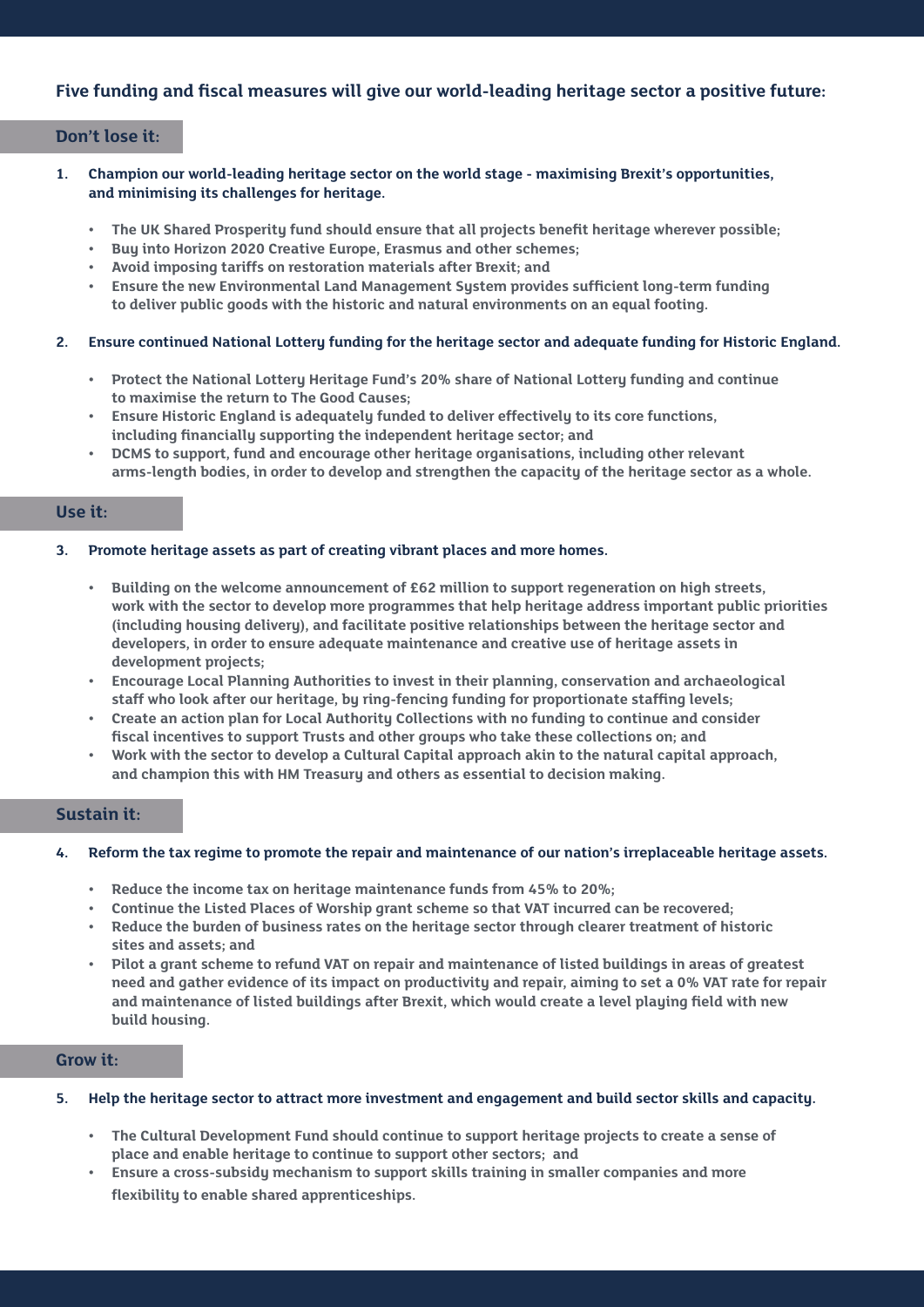#### **1. Champion our world-leading heritage sector on the world stage - maximising Brexit's opportunities, and minimising its challenges for heritage.**

Our sector's expertise is world-leading. Government recognises that 'heritage is the glue that binds together our **Brand Britain'**<sup>4</sup>. It is rightly at the centre of our unique national offer, contributing £16.9bn per annum in economic benefit from tourism alone. [Our international](http://Our international report’s)  [report's](http://Our international report’s) *8* recommendations<sup>5</sup> are a starting point for Government to provide the support promised in The Heritage Statement. These recommendations include funding to facilitate international exchange in a heritage context. The British Council and The Heritage Alliance have already launched a pilot travel grant scheme in response.

The Government should clarify how funding the sector received via the EU will continue after Brexit. To maximise the impact of the UK Shared Prosperity fund it should recognise heritage as a driver for regeneration and reflect this in its design - allocating funds to ensure all projects benefit heritage wherever possible.

Heritage projects and scientific research received at least £450m in funding via the EU over the last decade, bolstering tourism and saving important parts of our *identity<sup>6</sup>*. UK heritage organisations have been very successful in bidding for such funding, but this is already in jeopardy for future programmes. Archaeology ranks top of all sectors in % income from EU sources (38%)<sup>2</sup>. To safeguard future collaboration and research the UK should buy into Horizon 2020 and other schemes such as Creative Europe and Erasmus. Heritage should be included in the development of any cultural and scientific cooperative accords.

The heritage sector will be greatly affected by restrictions on [skilled](https://www.theheritagealliance.org.uk/tha-website/wp-content/uploads/2019/05/Heritage-and-Immigration-Brexit-Briefing.pdf)  [EU workers](https://www.theheritagealliance.org.uk/tha-website/wp-content/uploads/2019/05/Heritage-and-Immigration-Brexit-Briefing.pdf)<sup>8</sup> entering the UK. The Migration Advisory Committee's recommendations on a minimum salary of £30k for a visa would be deeply damaging to our highly skilled but low paid sector. Our research shows that in half of organisations responding, over 50% of roles would be ineligible, exacerbating an already growing skills gap and jeopardising future major infrastructure and conservation schemes. Relevant heritage occupations should be placed on the UK skills shortage list and the heritage equivalent of a Tier 1 visa developed. Access to restoration materials may be more difficult or costly after Brexit – the Government should work to ensure tariffs are not imposed.

The 25 Year Environment Plan and the draft Agriculture Bill have put the natural and historic environments on an equal footing for the first time. It is positive that the draft Agriculture Bill provides for cultural heritage to be funded on the same basis as all other environmental public goods. European UK agri-environment funding under the CAP alone has already protected over 24,000 heritage assets. We need to ensure the new Environmental Land Management System delivers the Government's ambition, and "incentivise[s] land managers to restore and improve our natural capital and rural heritage" and provides sufficient long-term funding to deliver public goods valued by the public, with the historic and natural environments on an equal footing piloted from 2019. The ten goals of the 25 Year Environment Plan should be adequately funded to achieve tangible improvements, including for cultural heritage.

Our full Brexit Briefings are here<sup>9</sup>.

#### **2. Ensure continued National Lottery funding for the heritage sector and adequate funding for Historic England.**

The National Lottery Heritage Fund has awarded £8 billion to over 44,000 projects since 1994. It has saved numerous heritage assets from damage or loss, generated jobs and growth, and inspired communities. The 20% share of National Lottery funding for the Heritage Fund should be protected, the return to The Good Causes maximised, and opportunities to enhance that to meet emerging needs explored. The National Lottery Heritage Fund should consider raising the ceiling on applications from private owners, from £100,000 to £200,000 or higher.

Historic England, the Arts Council, the National Lottery Heritage Fund and local authorities need to form the bedrock of the sector. The National Lottery Heritage Fund should not be the only body expected to resource heritage projects, it is a joint responsibility between central and local Government. Historic England and other heritage organisations funded by the Government have faced disproportionate cuts in recent years - their future, stability and adequate funding are crucial, particularly given the challenges with reductions in funding and capacity at Local Authority level. The Arts Council's National Portfolio Organisations system funds sector support in museums and the arts. An equivalent scheme for the independent heritage sector would greatly enhance its long-term sustainability.

#### **3. Use heritage to create vibrant places and homes.**

New homes don't have to be new-build. Heritage drives positive social and economic change and is vital to creating distinctive places where people want to live. Government has clearly recognised that some public money is needed in order to conserve heritage, protect the character and stimulate the potential of places. This is reflected in the £62m carved out in the Budget for heritage high streets. The Government should consider how it can better support under-utilised heritage buildings being brought back into use as housing e.g. mills and factories. Applying standard office floor space densities to just the vacant floor space in [Greater Manchester and](http://Greater Manchester and Lancashire’s)  [Lancashire's](http://Greater Manchester and Lancashire’s) [textile mills](https://historicengland.org.uk/images-books/publications/engines-of-prosperity-new-uses-old-mills/engines-of-prosperity-nw-exec-summary/)<sup>10</sup> shows the potential to create 25,000 new homes. Re-using historic buildings to meet office and housing needs reduces carbon footprint significantly.

The sector is already working to develop a cultural capital approach akin to the natural capital approach. The Government should champion this approach with HM Treasury and others as essential to future decision making.

Well-funded and responsible local authorities are needed to protect our valuable historic environment and use heritage to create vibrant homes and places. Severe cuts to local authorities have meant that local museums, archives and planning departments have suffered. Since 2006, the number of conservation specialists has fallen by 37% and the number of archaeological specialists has fallen by 35%. The sector is working on how heritage consent processes can be streamlined while maintaining the current level of protection for the historic environment to allow local planning authorities to deliver a more effective heritage and design-led service. In tandem, the Government should encourage Local Planning Authorities to invest in their planning, conservation and archaeological staff who look after our heritage, by ring-fencing funding for proportionate staffing levels.